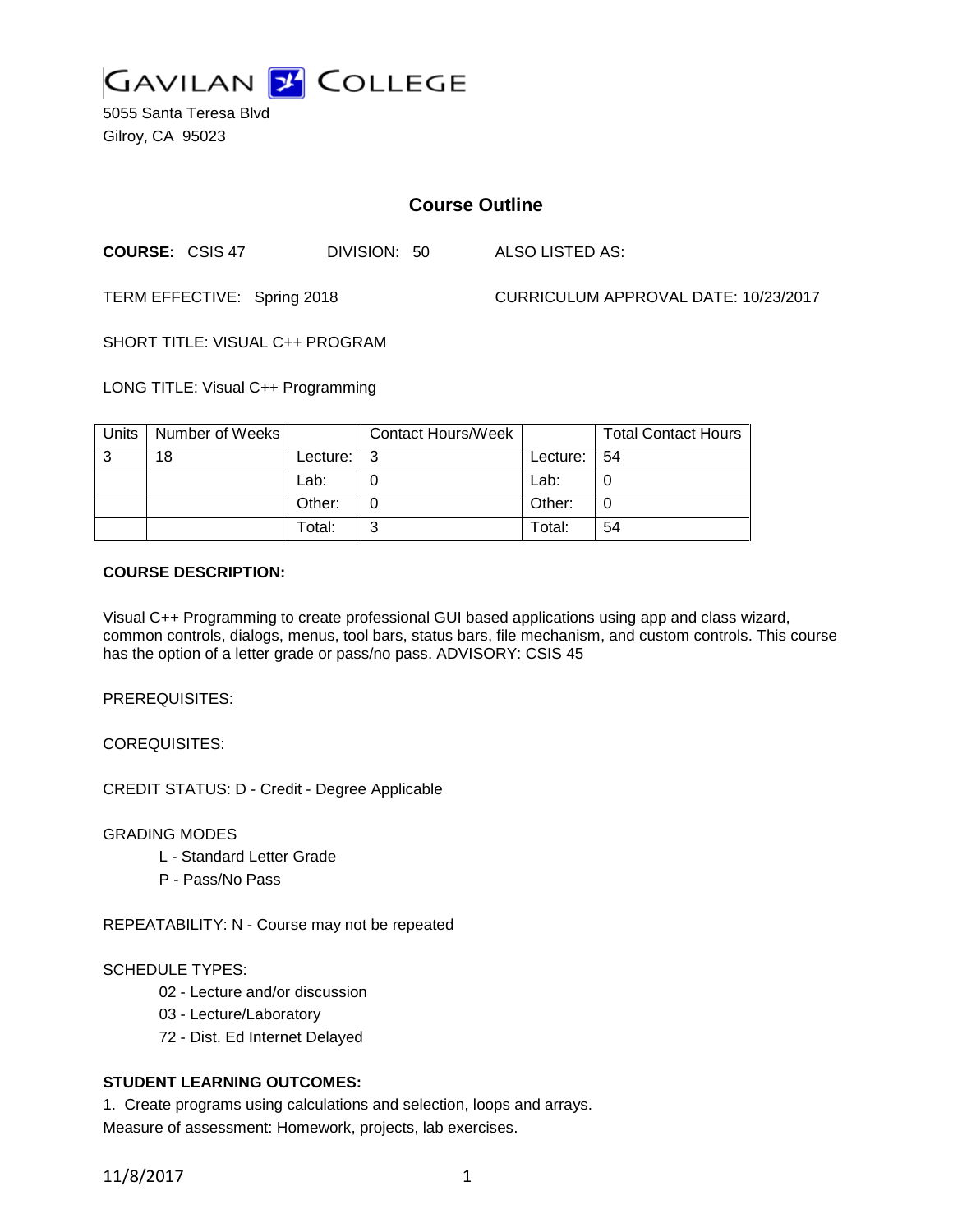- 2. Create programs using methods and objects.
- Measure of assessment: Homework, lab exercises, projects.
- 3. Write programs using windows GUI features.

## **CONTENT, STUDENT PERFORMANCE OBJECTIVES, OUT-OF-CLASS ASSIGNMENTS**

Curriculum Approval Date: 10/23/2017 WEEK HOURS CONTENT 1 3 Lec Course Objective (What to expect from this course) Discussion of Final Project Review of Classes Microsoft Visual C++ Integrated Development Environment (IDE) Demonstration Program ASSIGNMENT: The students will write, debug and run a simple Visual C++ program. The students will write a console based application using a class. 2 3 Lec Event driven programming Windows Messages Introduction to Hungarian Notation Application Wizard/Class Wizard ASSIGNMENT: The students will create a dialog based program which will display some static text. 3 3 Lec Microsoft Foundation Classes Introduction to Dialog class (including Message Box) Introduction to three controls: command buttons, static text, text box Member value and control variables to your controls More on Hungarian notation ASSIGNMENT: The students will create a specific program in the IDE using Dialog class and the controls covered in this lecture. The students will be given a programming assignment requiring them to modify the above program and its controls. 4 3 Lec Quiz on Hungarian notation, value & control variables, command button controls, static text controls and text box controls. Review assignment from previous class. Adding minimize and maximize buttons. Three more controls: check box control, radio button control, drop-down list box control.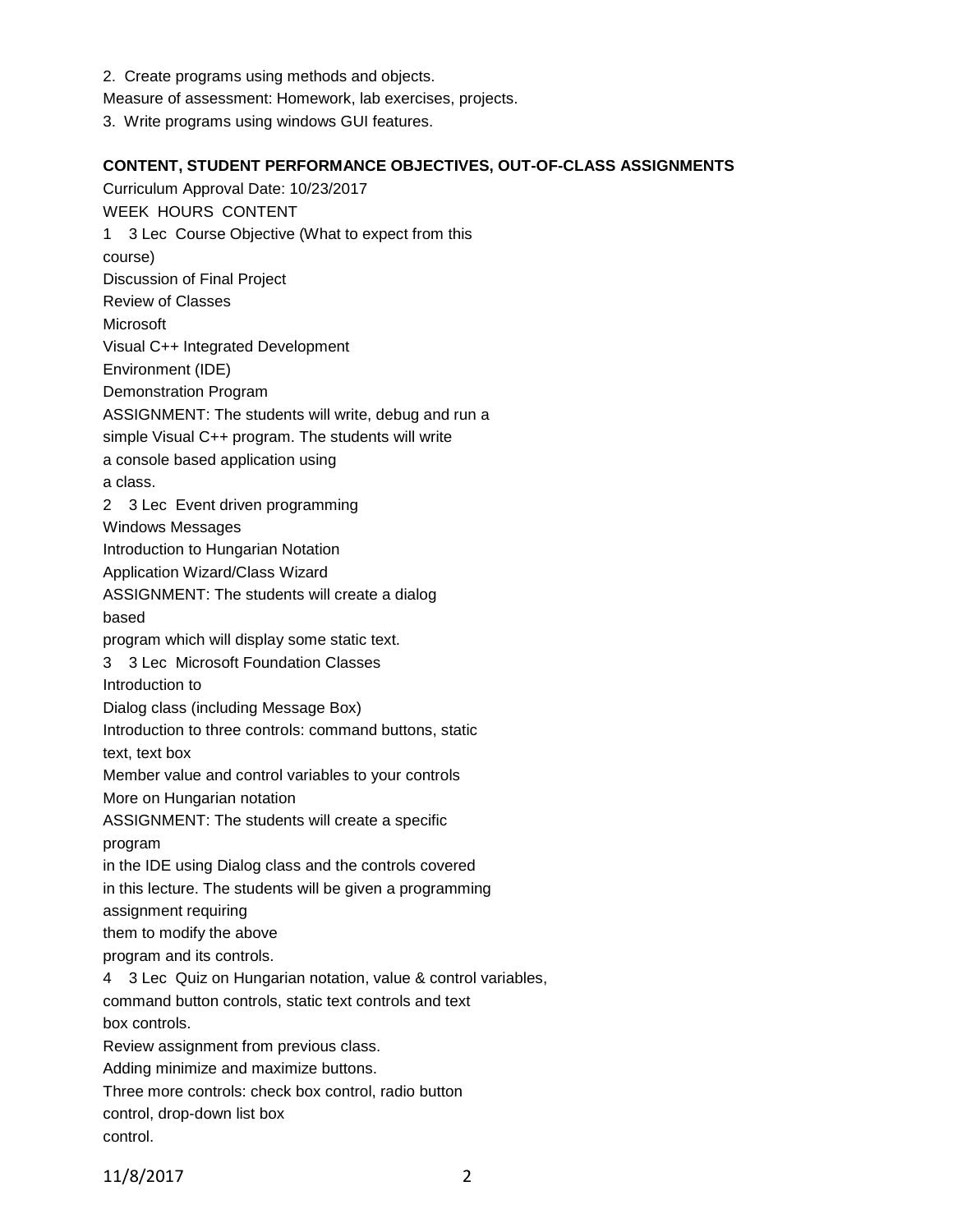ASSIGNMENT: The students will create a dialog based program using the check box control, radio button control and drop-down list control. They will debug and run the program. Their neighbors will check the screen output. The students will be given a programming project for the next class which will require the use of the controls learned thus far. 5 3 Lec Go over quiz. Review assignment from previous class. Specifying control tab order. Disabling and hiding (and enabling & showing) controls. Working with timers. Assignment: The students will be given an "in class" programming assignment using one or more timers and previously learned controls. The assignment will require them to specify a control tab order and to enable/ disable and show/hide controls. 6 3 Lec Quiz on check box control, radio button control, dropdown list control, enable/disable controls, show/hide controls and specifying control tab order. Review assignment from previous class. Creating your own dialog from your application and passing information back and forth. ASSIGNMENT: The students will be given a project that will require them to create a dialog based application which will require a second dialog box. It will be necessary for the student to handle information passing between the application and dialog box. 7 3 Lec Go over quiz. Review assignment from previous class. Students turn in proposals for final projects. Group Box. Using Group Box with Radio Buttons. Using Group Box with Check Box controls. ASSIGNMENT: The students will be given a specific project using both grouped radio button and check box controls. 8 3 Lec Review assignment from previous class. Common Dialogs in general (file selection, font selection, color selection, page setup, printing and find and replace) File selection dialog (specifically) ASSIGNMENT: The students will be given a project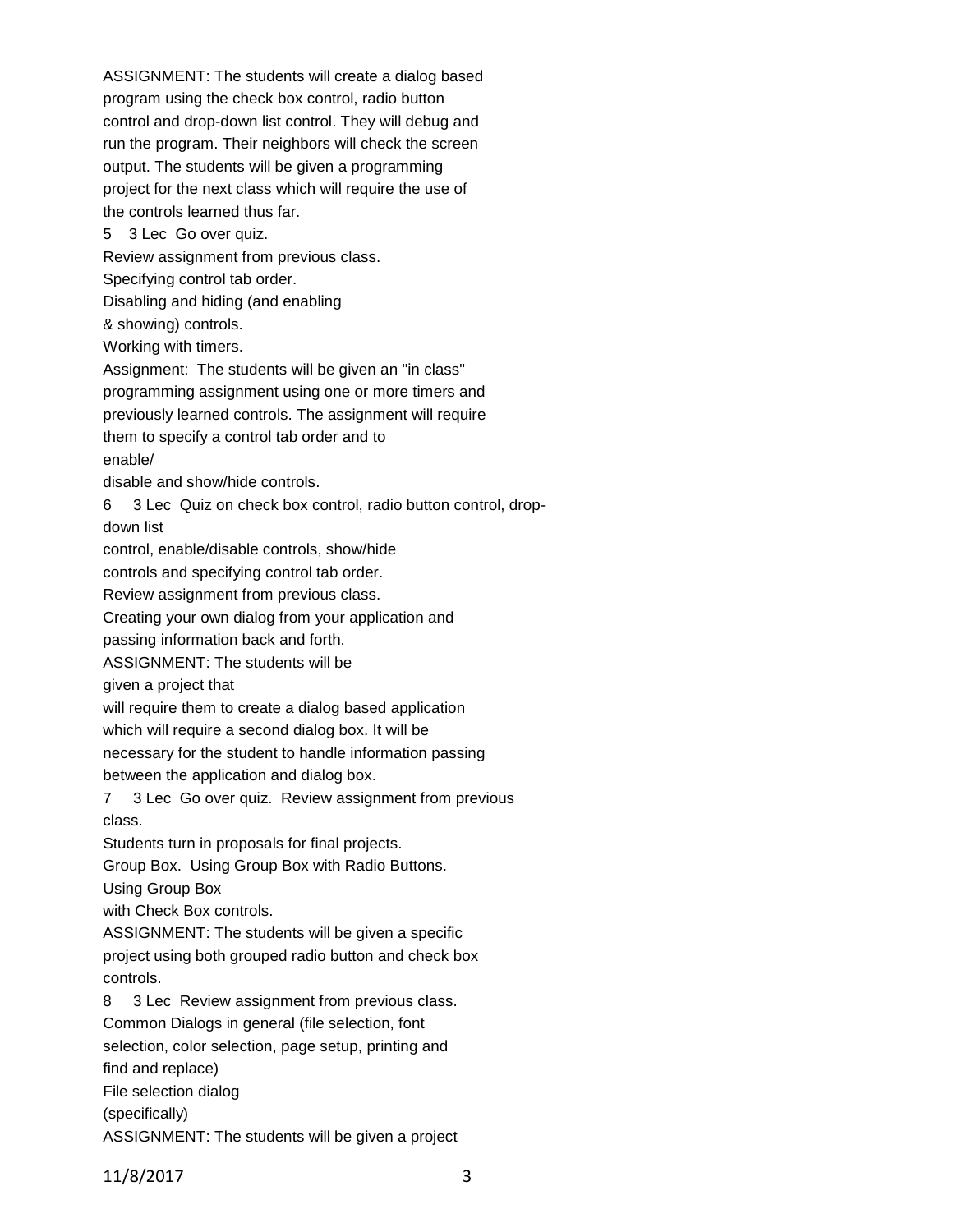requiring them to use the file selection dialog to both open and save a file. 9 3 Lec Review assignment from previous class. Final projects assigned. Creating menus for the application. Menu standards and conventions. Attaching functionality to menus. Creating Pop-Up menus. ASSIGNMENT: The students will be asked to add a menu to a previously assigned programming project. 10 3 Lec Review assignment from previous class. Font selection dialog. Building a list of available fonts. Specifying a font for use. Changing fonts dynamically. ASSIGNMENT: The students will be given a project that will require the student to generate a list of available fonts and to select and display a font from the list. The project will also require that they alter the font dynamically in the program. 11 3 Lec Review assignment from previous class. Using the resource editor. Adding bitmaps to a project. Adding icons to a project.

ASSIGNMENT: The students will create their own icon and

add it to one of their previous

projects. The students

will add a bitmap to a project.

12 3 Lec Quiz on File Selection Dialog, Fond Selection Dialog,

Menus and Resource Editor.

Review assignment from previous class.

Property sheet

Property pages

Tab controls

ASSIGNMENT: The students will

create a specific project

using a property sheet and three property pages

resulting in a project with a tab control having three

tabbed dialogs.

13 3 Lec Go over quiz. Review assignment from previous class.

Open Data Base Connectivity (ODBC)

Reading from and Writing to existing databases.

ASSIGNMENT: The students will be given copies of a

simple three field Access

database file. They will be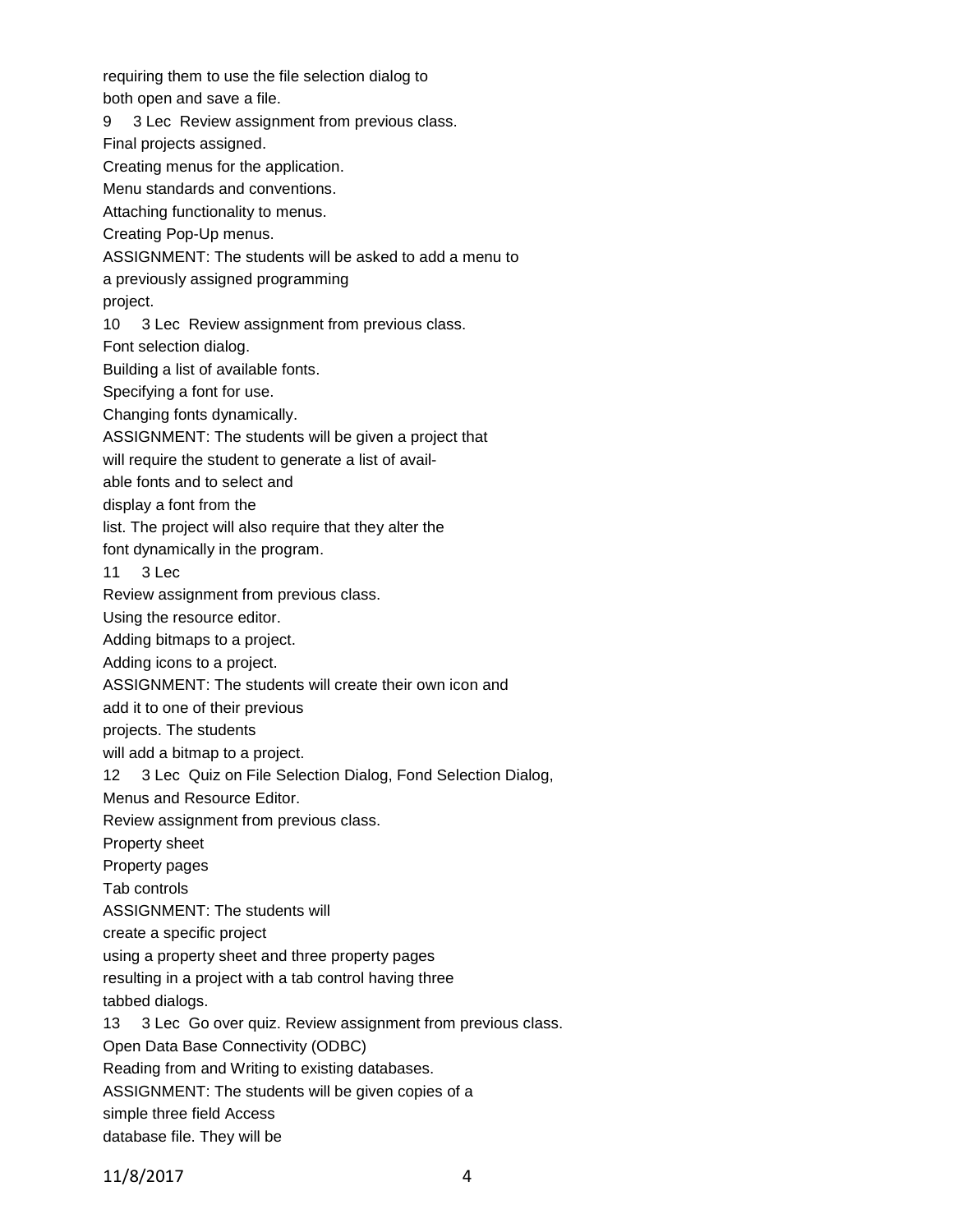assigned a project to open the database, read records, update records, and create new records. 14 3 Lec Review assignment from previous class. Calendar Control Date and Time Picker Control. ASSIGNMENT: The students will be given specific projects to program using the Calendar Control and the Date & Time Picker Control. Print dialog & printing your output. 15 3 Lec Review assignment from previous class. Progress Bar Control. Active X controls (Flex Grid Control, Calendar Control) ASSIGNMENT: The students will be given a programming project which includes both an active X flex grid control and an active X calendar control. 16 3 Lec Review assignment from previous class. About Box. How to distribute finished programs (dependencies/ InstallShield) ASSIGNMENT: The students will complete an About Box on one of their previous projects. The students will work on their final projects. 17 3 Lec Volunteers will demonstrate their final projects to the class. ASSIGNMENT: The students will complete and turn in their final projects. 18 2 Lec FINAL EXAM STUDENT PERFORMANCE OBJECTIVES: The student will be able to write dialog-based Visual C++ programs using Microsoft Common Controls and some Active X Controls. The students will have a basic understanding of the Microsoft Foundation Classes. The students will have a firm grasp of even-driven programming. WEEK 1 The students will enter into the (IDE), compile and run it without errors. The students will check each other's screen output. WEEK 2 The students will understand event driven programming, how to create member variables and how to name items with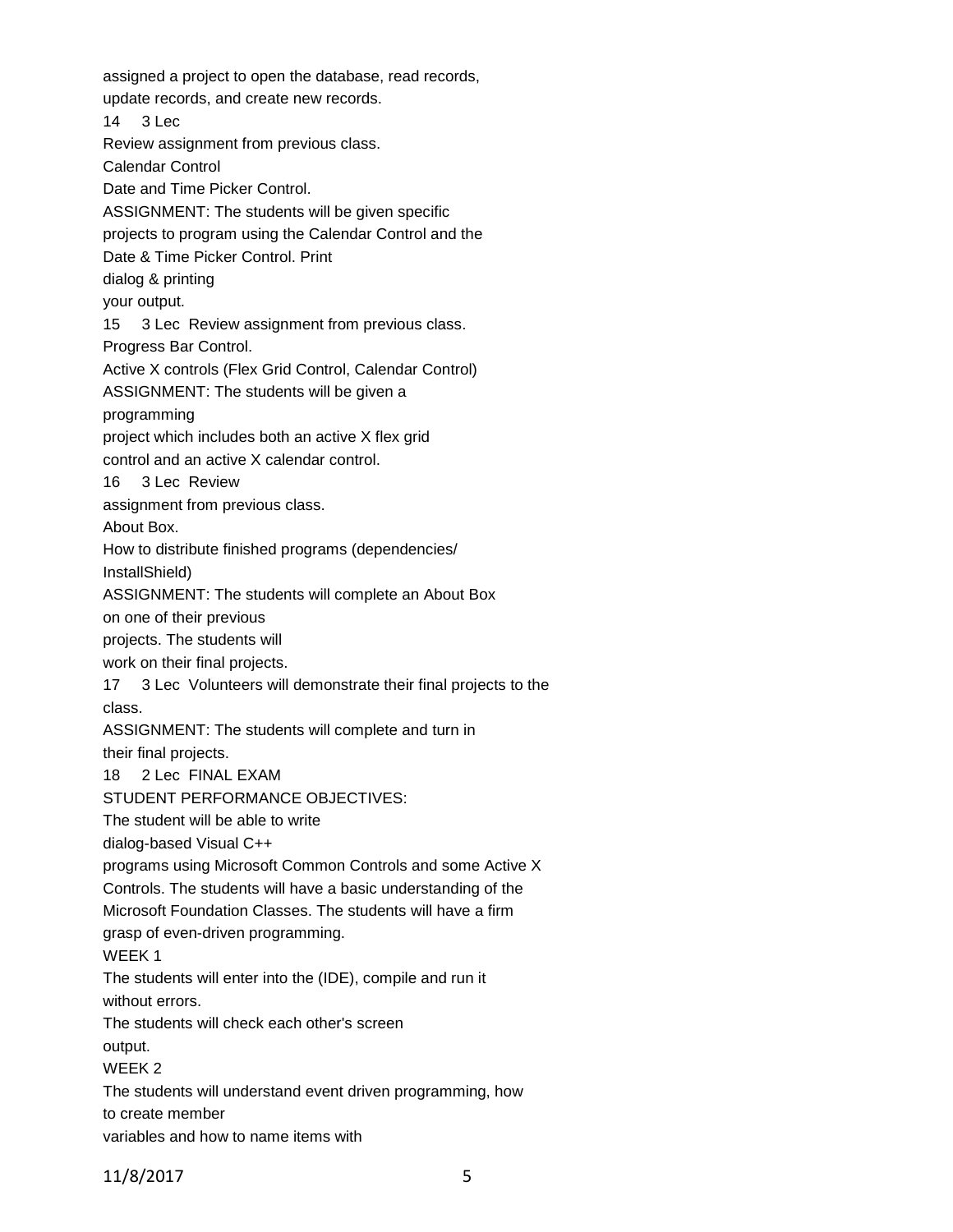Hungarian notation. WEEK 3 The students will create a dialog based program and a message box. The students will create and use three controls in their dialog box. WEEK 4 The students will be able to add Check Box, Radio Button and Drop-Down List controls to their dialog based programs. The students will be able to create their own Dialog Box icon. WEEK 5 The students will be able to enable/disable and show/hide controls in their dialog based application as well as set the tab order for all controls. The students will be able to create and use timers in their application. WEEK 6 The students will be able to add additional dialog boxes to their application and transfer information between them. WEEK 7 The students will be able to add and implement grouped Radio Button and Check Box controls to their programs. WEEK 8 The students will be able to use the File Selection. WEEK 9 The students will be able to add complete, custom menus to their applications. WEEK 10 Students will be able to find and select fonts on their system for use in their application. WEEK 11 The students will be able to create icons, create bitmaps, add existing icons to a project and add existing bitmaps to a project. WEEK 12 The students will be able to create a property sheet from a standard dialog application and add property pages to it in order to achieve a tab controlled project. WEEK 13 The students will understand ODBC and be able to connect to and use existing databases. WEEK 14 The students will be able to add calendars to their projects and output data to a printer. WEEK 15 The students will be able to add Active X Flex Grid and Calendar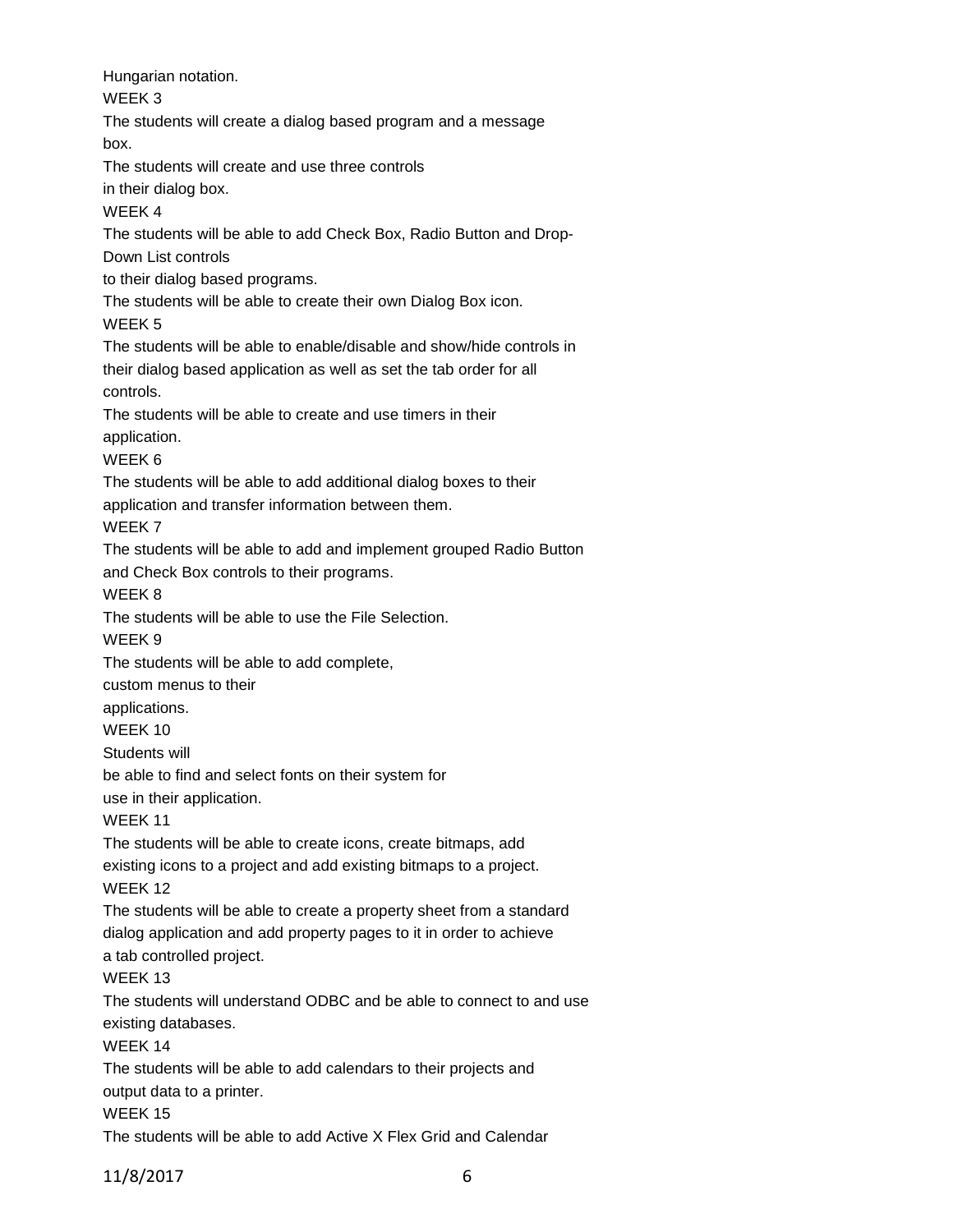Controls to their programs. WEEKS 16 & 17 The students will have the opportunity to see projects completed

## **METHODS OF INSTRUCTION:**

Lecture, computer demonstration, sample programs, hands-on exercises.

## **OUT OF CLASS ASSIGNMENTS:**

Required Outside Hours: 108 Assignment Description: Reading the text, working on sample programs and homework programs.

## **METHODS OF EVALUATION:**

Writing assignments Percent of total grade: 5.00 % Writing assignments: 5% - 20% Written homework Problem-solving assignments Percent of total grade: 30.00 % Problem-solving demonstrations: 30% - 50% Homework problems Quizzes Exams Skill demonstrations Percent of total grade: 10.00 % Skill demonstrations: 10% - 50% Class performance exams Objective examinations Percent of total grade: 10.00 % Objective examinations: 10% - 40% Multiple choice True/false Matching items Completion Other methods of evaluation Percent of total grade: 0.00 % Other methods of evaluation: 0% - 0%

## **REPRESENTATIVE TEXTBOOKS:**

Required Representative Textbooks Roger Mayne. Introduction to Windows and Graphics Programming with Visual C++: 2nd Edition. World Scientific Publishing Co,2015. Reading Level of Text, Grade: Reading level of text: 11 grade level. Verified by: Verified by:dvt

### **ARTICULATION and CERTIFICATE INFORMATION**

Associate Degree: CSU GE: IGETC: CSU TRANSFER: Transferable CSU, effective 200630 UC TRANSFER: Transferable UC, effective 200630

SUPPLEMENTAL DATA: Basic Skills: N Classification: Y Noncredit Category: Y